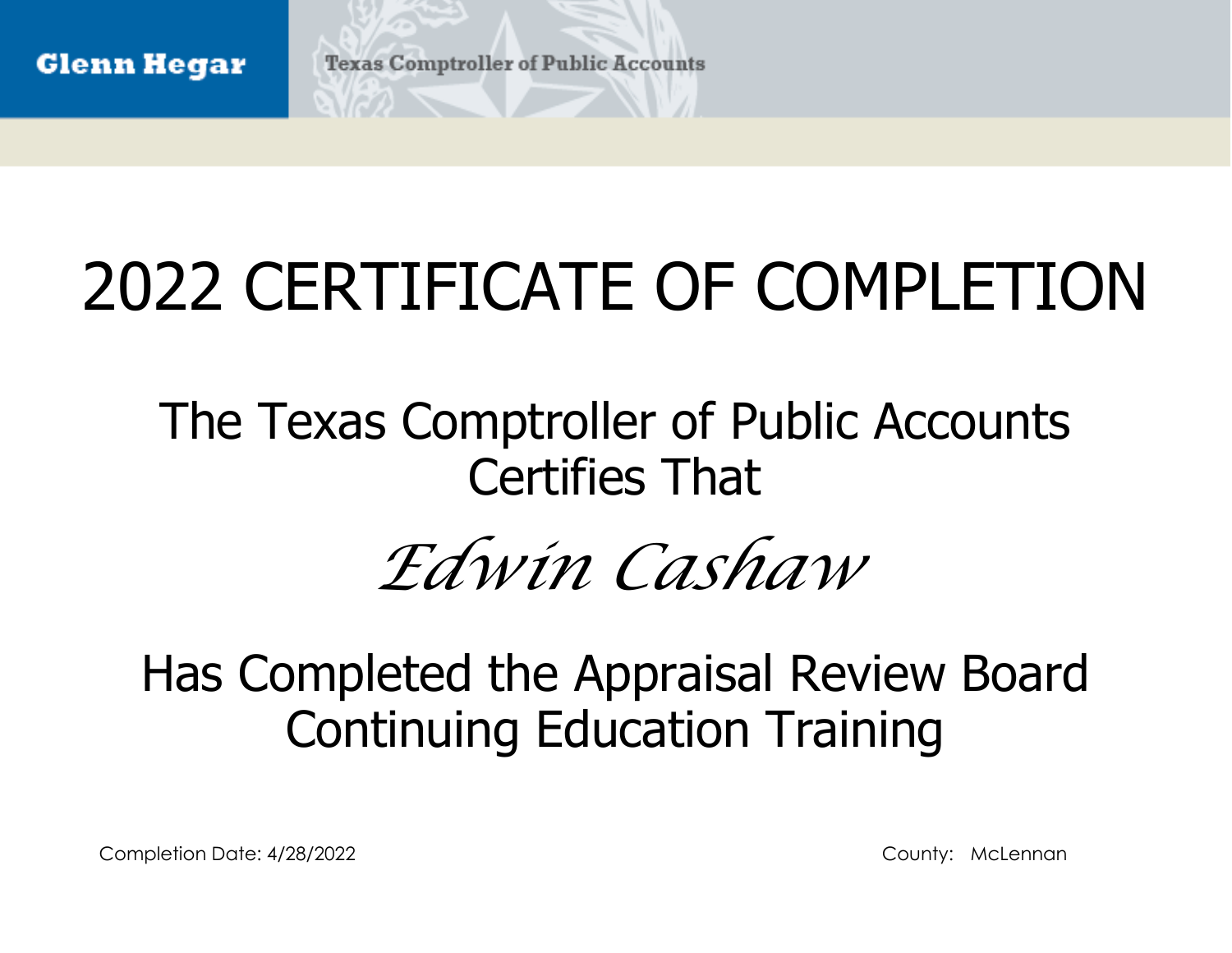# 2022 CERTIFICATE OF COMPLETION

The Texas Comptroller of Public Accounts Certifies That

*Yolanda Carrillo*

#### Has Completed the Appraisal Review Board Continuing Education Training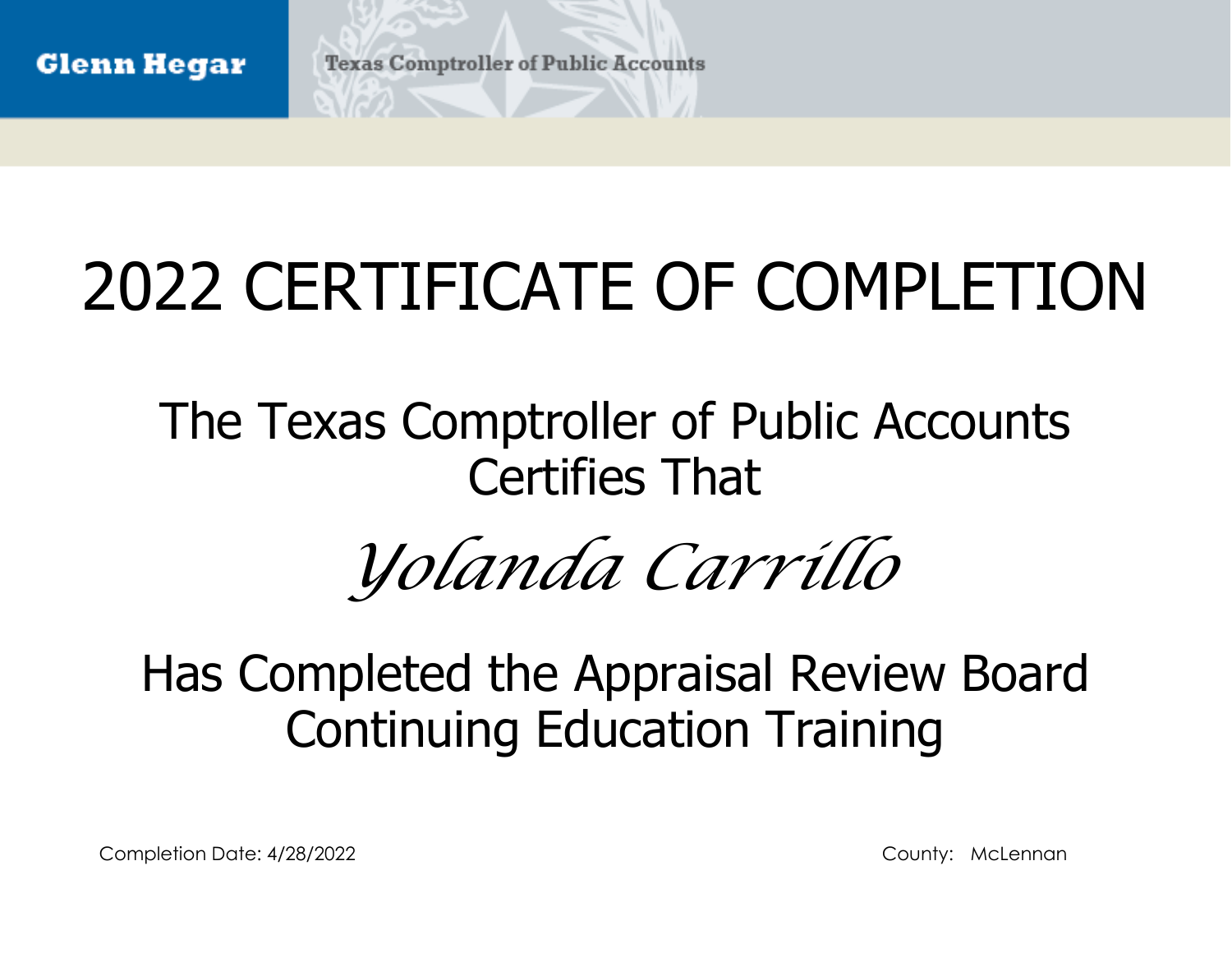## 2022 CERTIFICATE OF COMPLETION

The Texas Comptroller of Public Accounts Certifies That

*Billy Jones*

#### Has Completed the Appraisal Review Board Continuing Education Training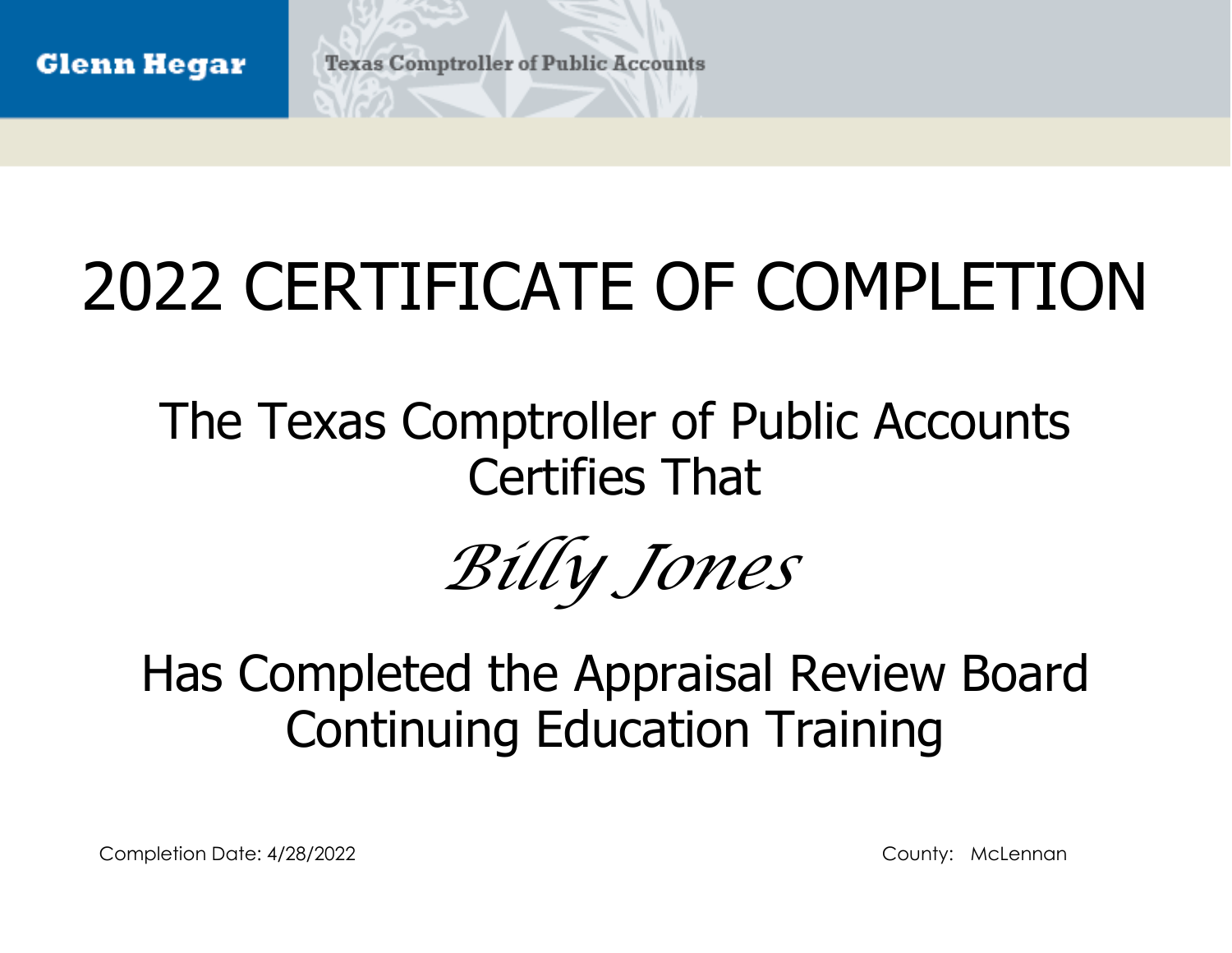## 2022 CERTIFICATE OF COMPLETION

The Texas Comptroller of Public Accounts Certifies That

*Allen Lee*

#### Has Completed the Appraisal Review Board Continuing Education Training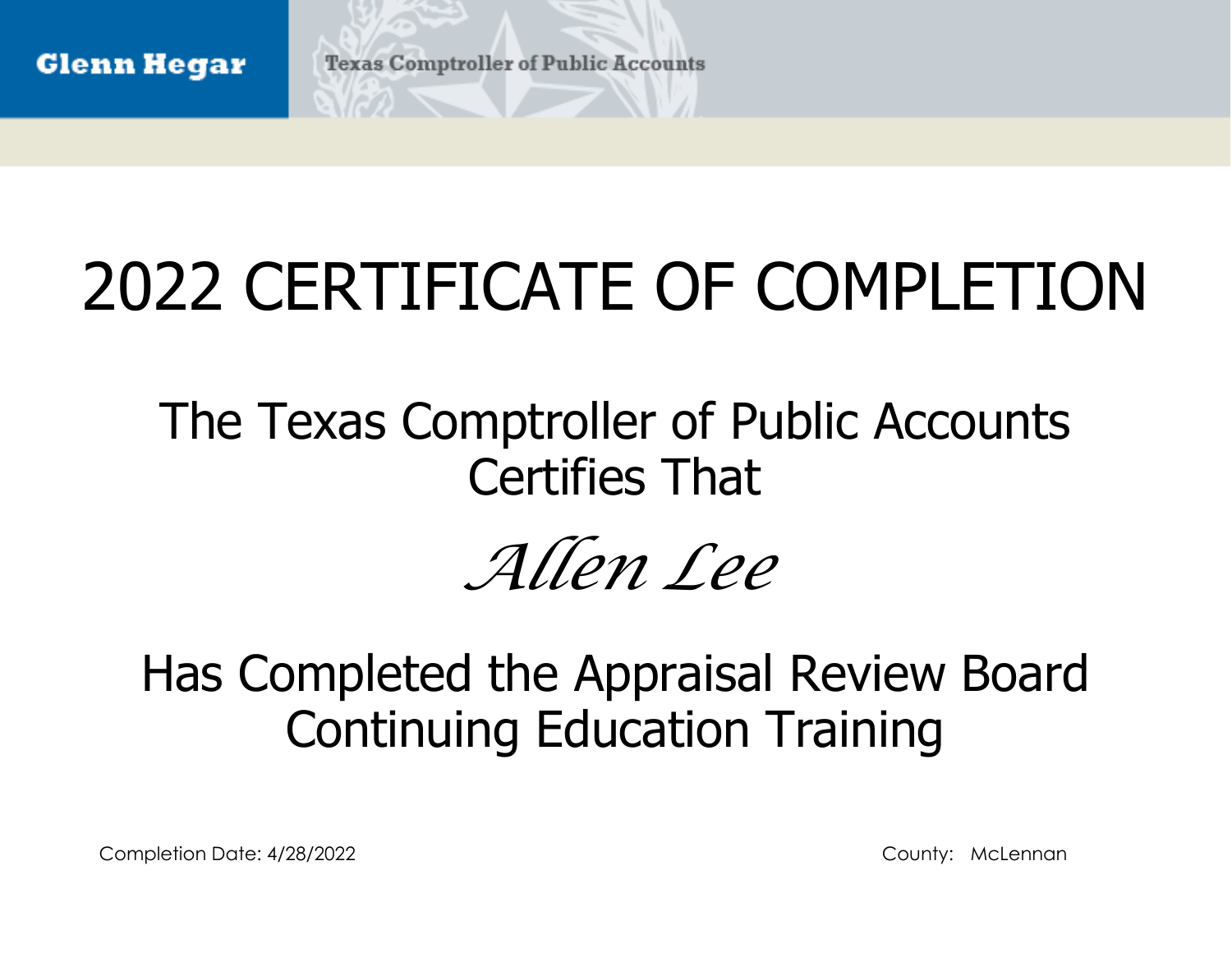## 2022 CERTIFICATE OF COMPLETION

The Texas Comptroller of Public Accounts Certifies That

### *Cornelius Nevill*

#### Has Completed the Appraisal Review Board Continuing Education Training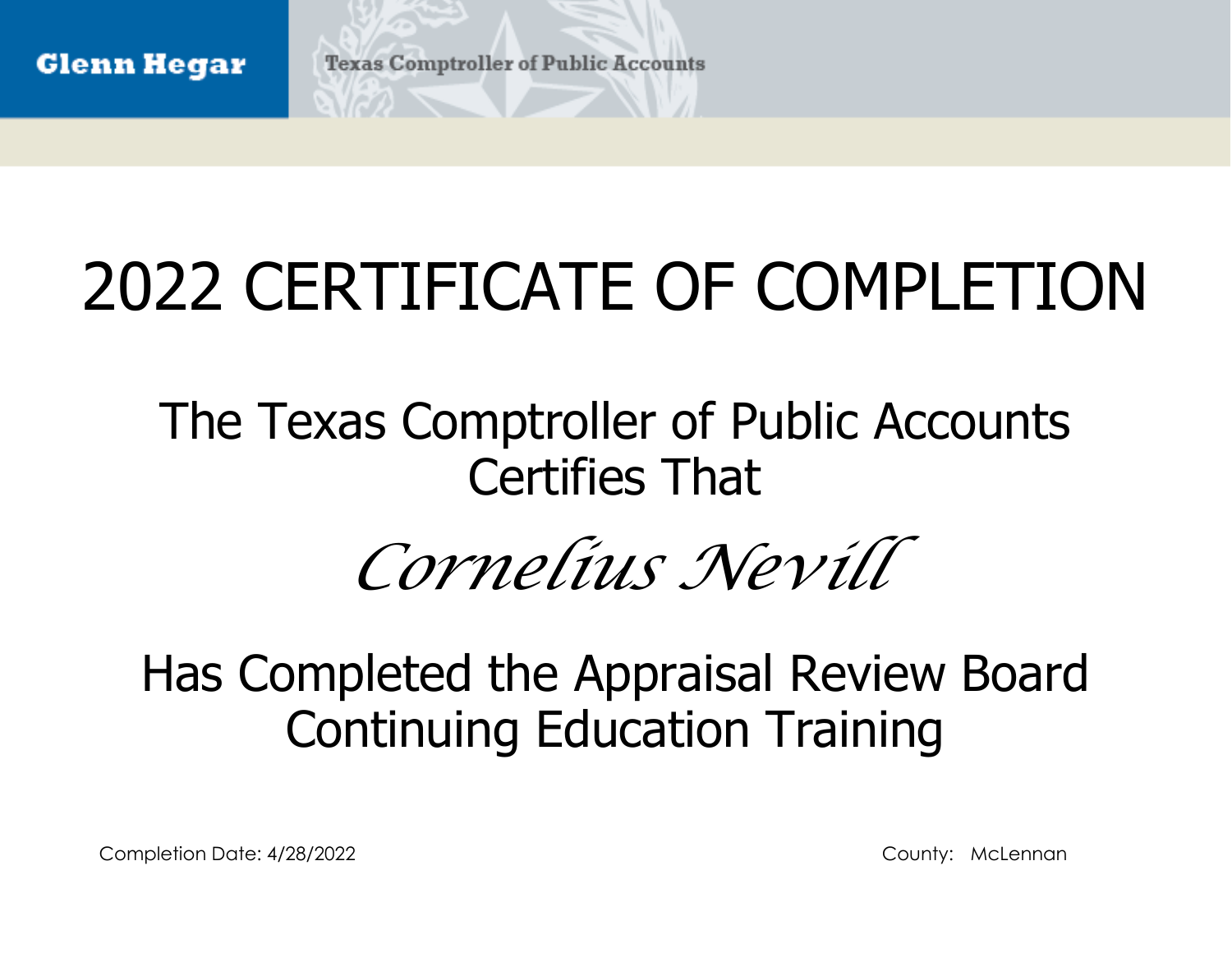## 2022 CERTIFICATE OF COMPLETION

The Texas Comptroller of Public Accounts Certifies That

*Veta Reed*

#### Has Completed the Appraisal Review Board Continuing Education Training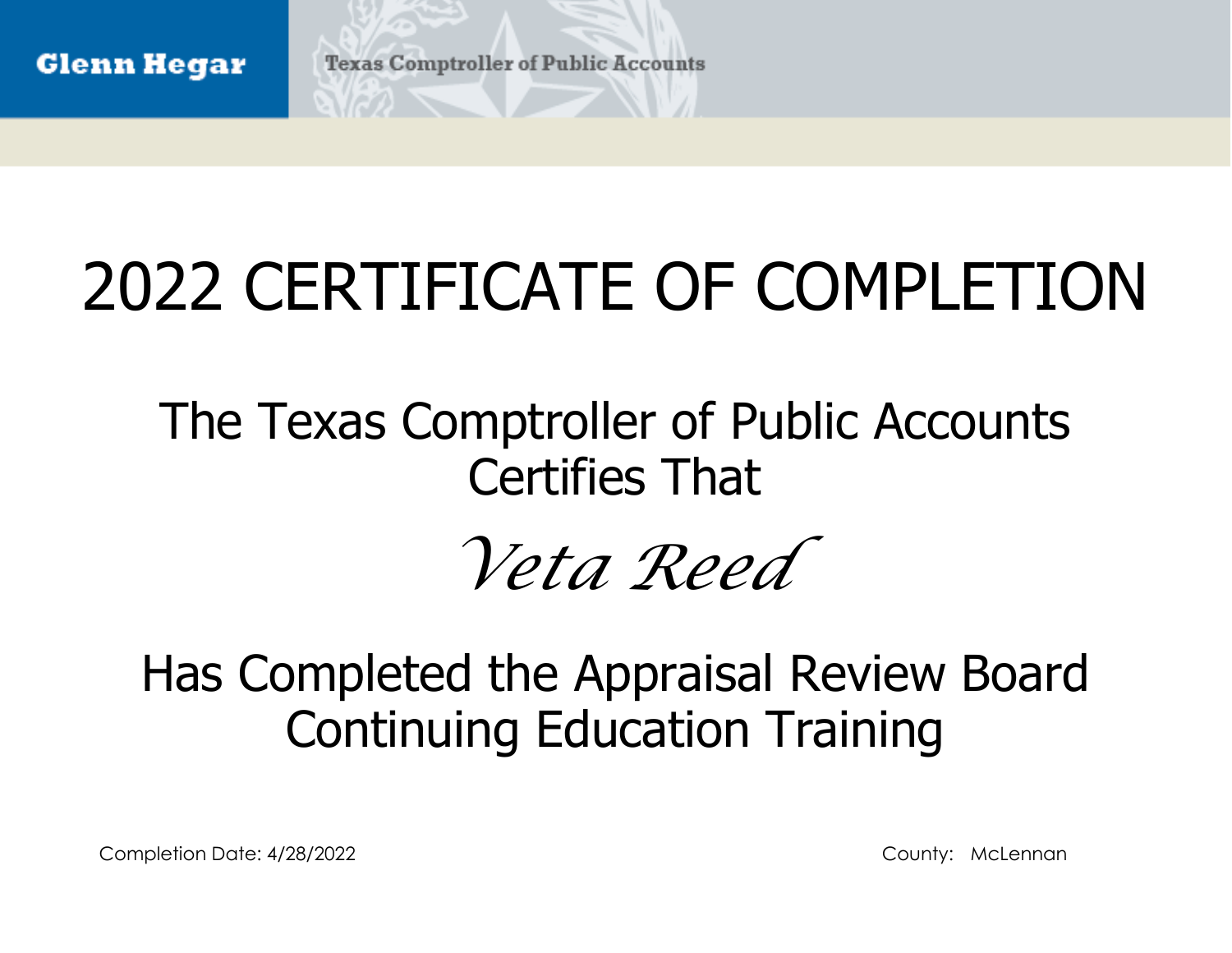## 2022 CERTIFICATE OF COMPLETION

The Texas Comptroller of Public Accounts Certifies That

*Robert Chapman*

#### Has Completed the Appraisal Review Board Continuing Education Training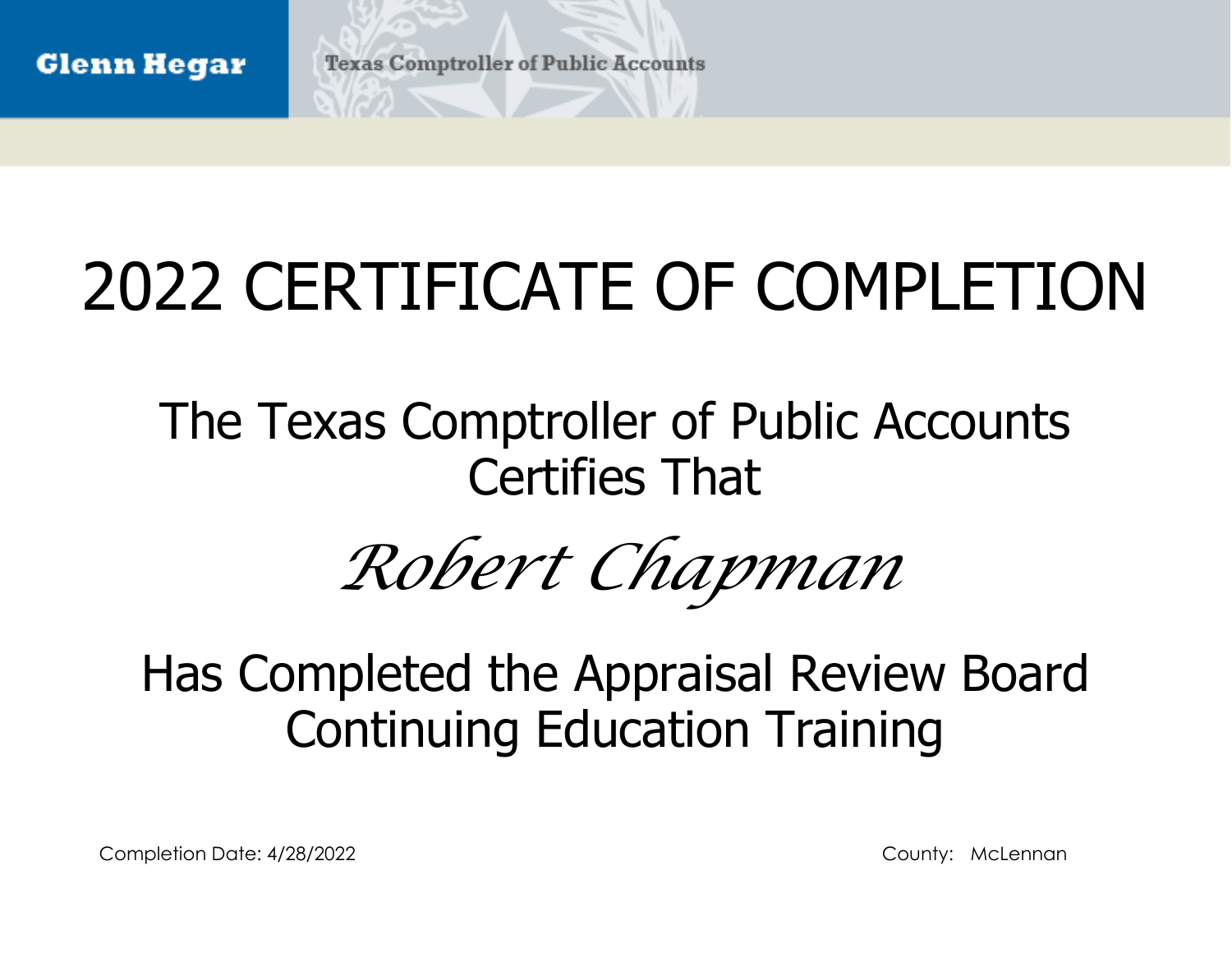## 2022 CERTIFICATE OF COMPLETION

The Texas Comptroller of Public Accounts Certifies That

*Henry Richardson*

#### Has Completed the Appraisal Review Board Continuing Education Training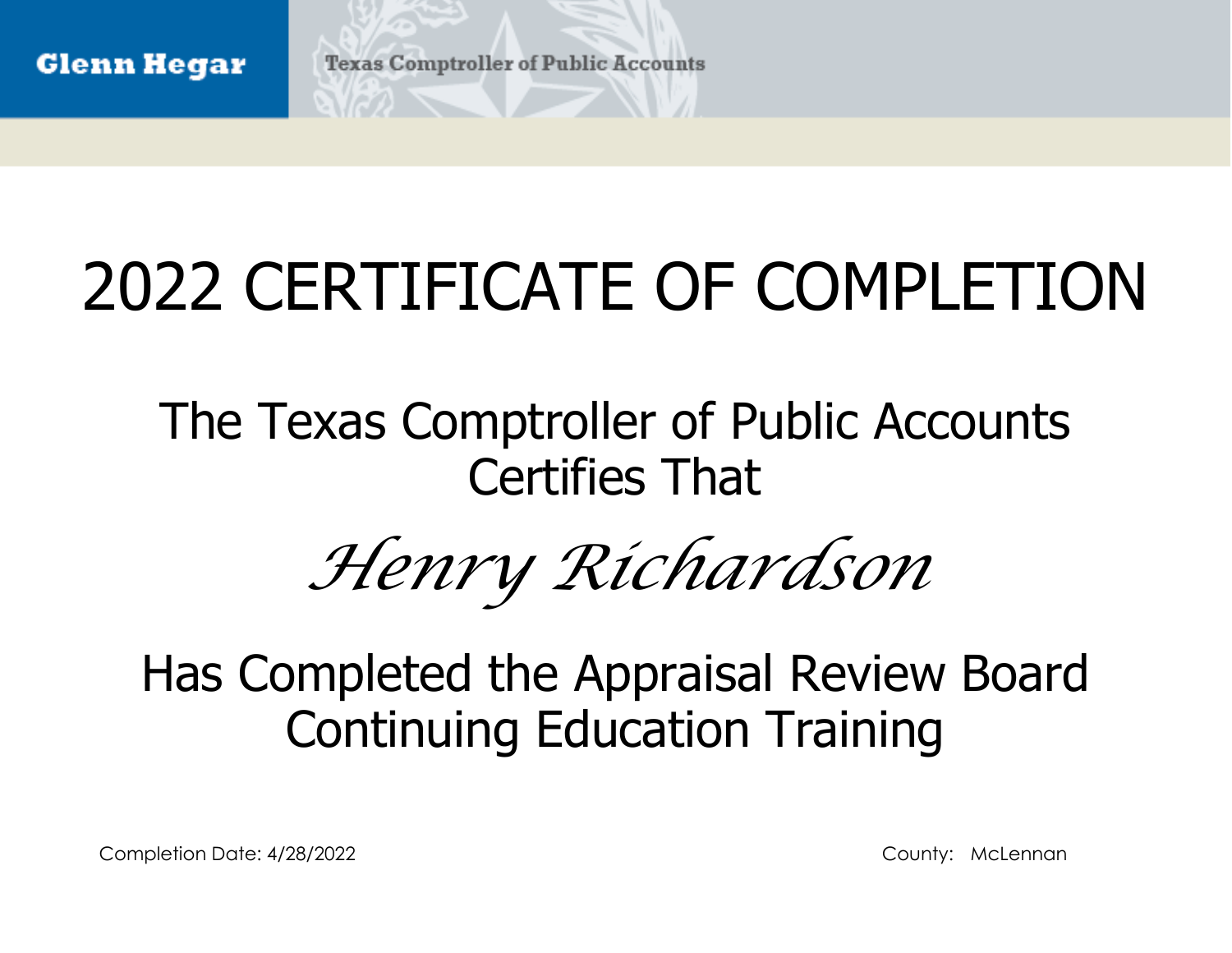## 2022 CERTIFICATE OF COMPLETION

The Texas Comptroller of Public Accounts Certifies That

*Linda Mosley*

#### Has Completed the Appraisal Review Board New Member Training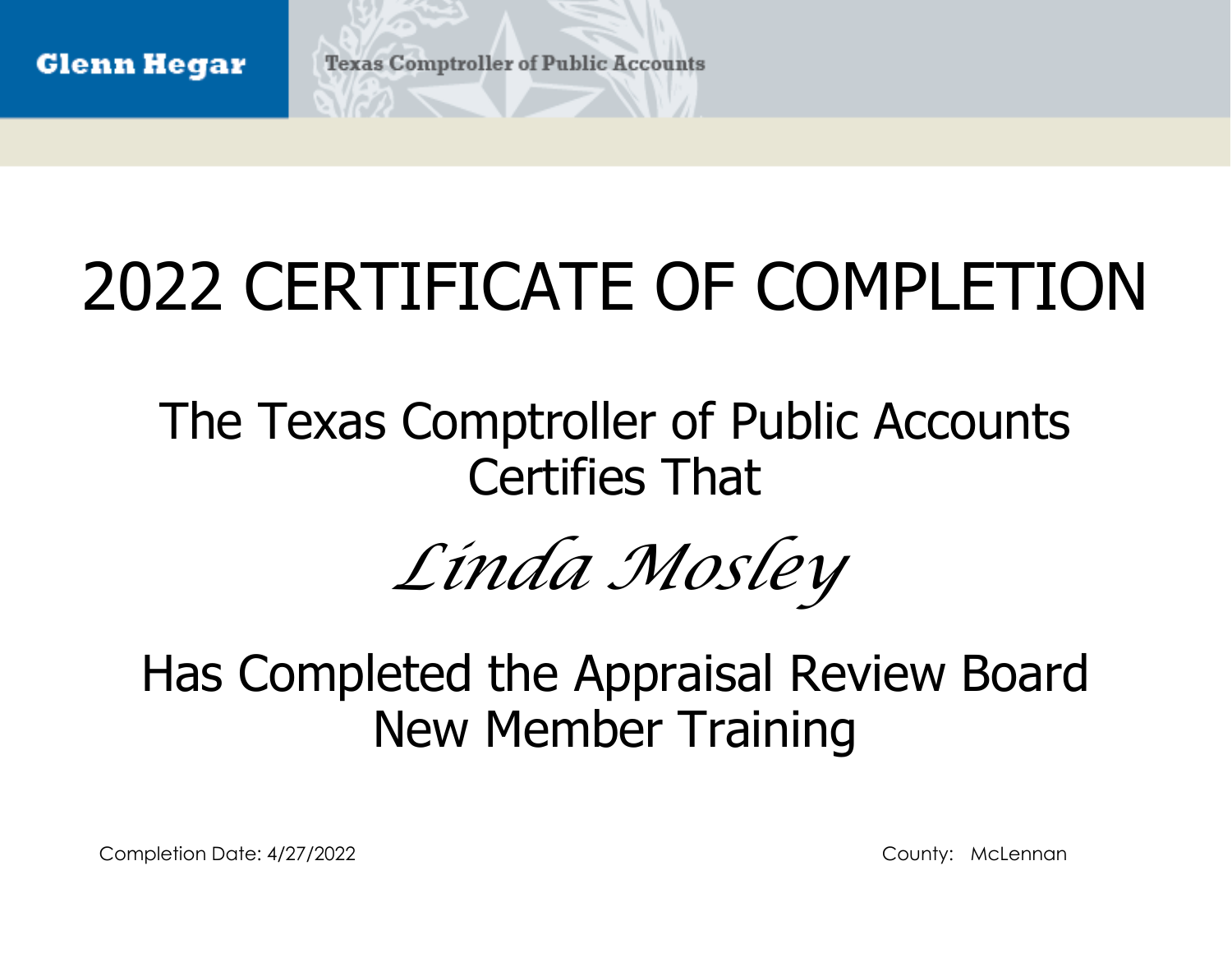## 2022 CERTIFICATE OF COMPLETION

The Texas Comptroller of Public Accounts Certifies That

*Paul Svacek*

#### Has Completed the Appraisal Review Board New Member Training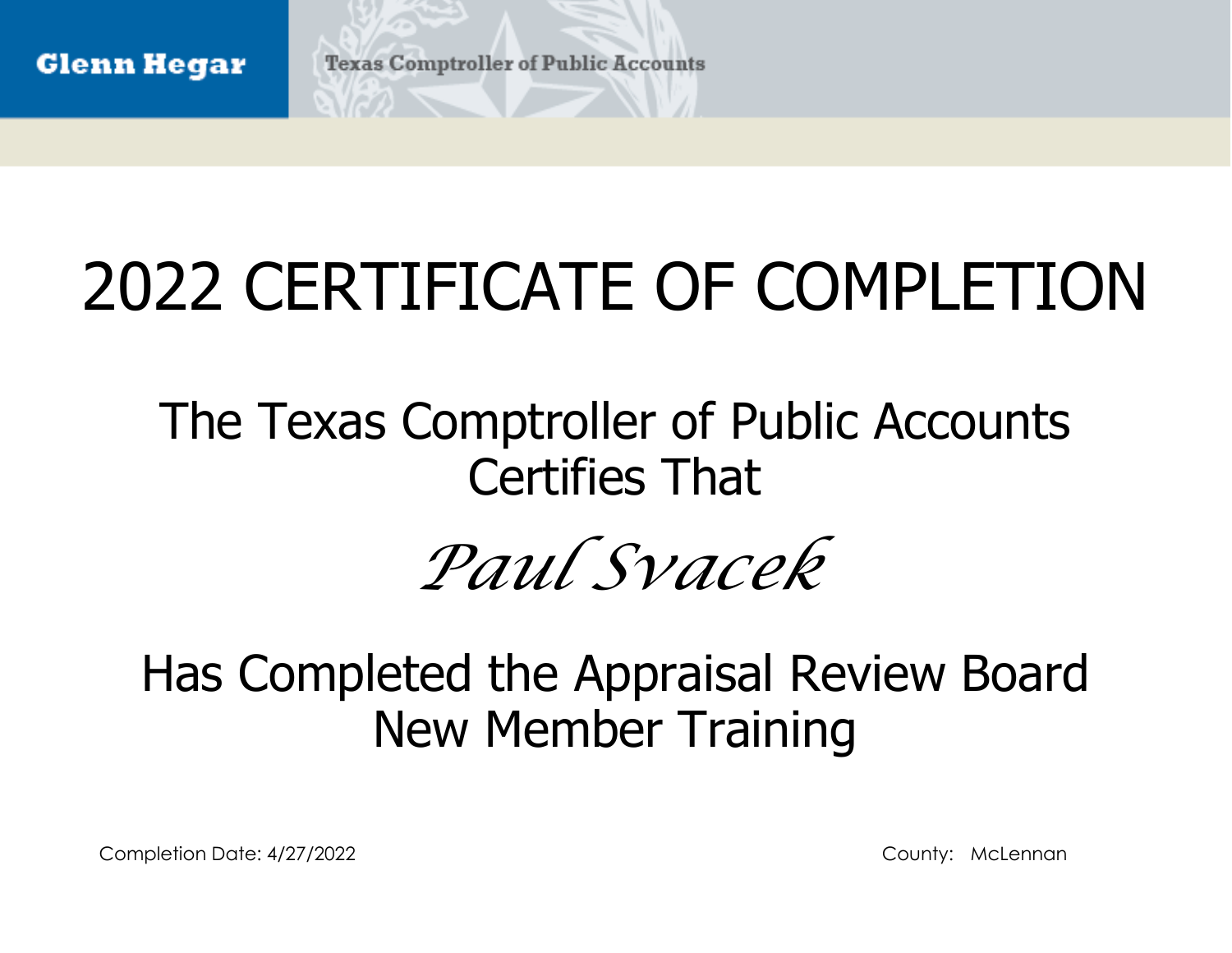## 2022 CERTIFICATE OF COMPLETION

The Texas Comptroller of Public Accounts Certifies That

#### *Pamela Price*

#### Has Completed the Appraisal Review Board New Member Training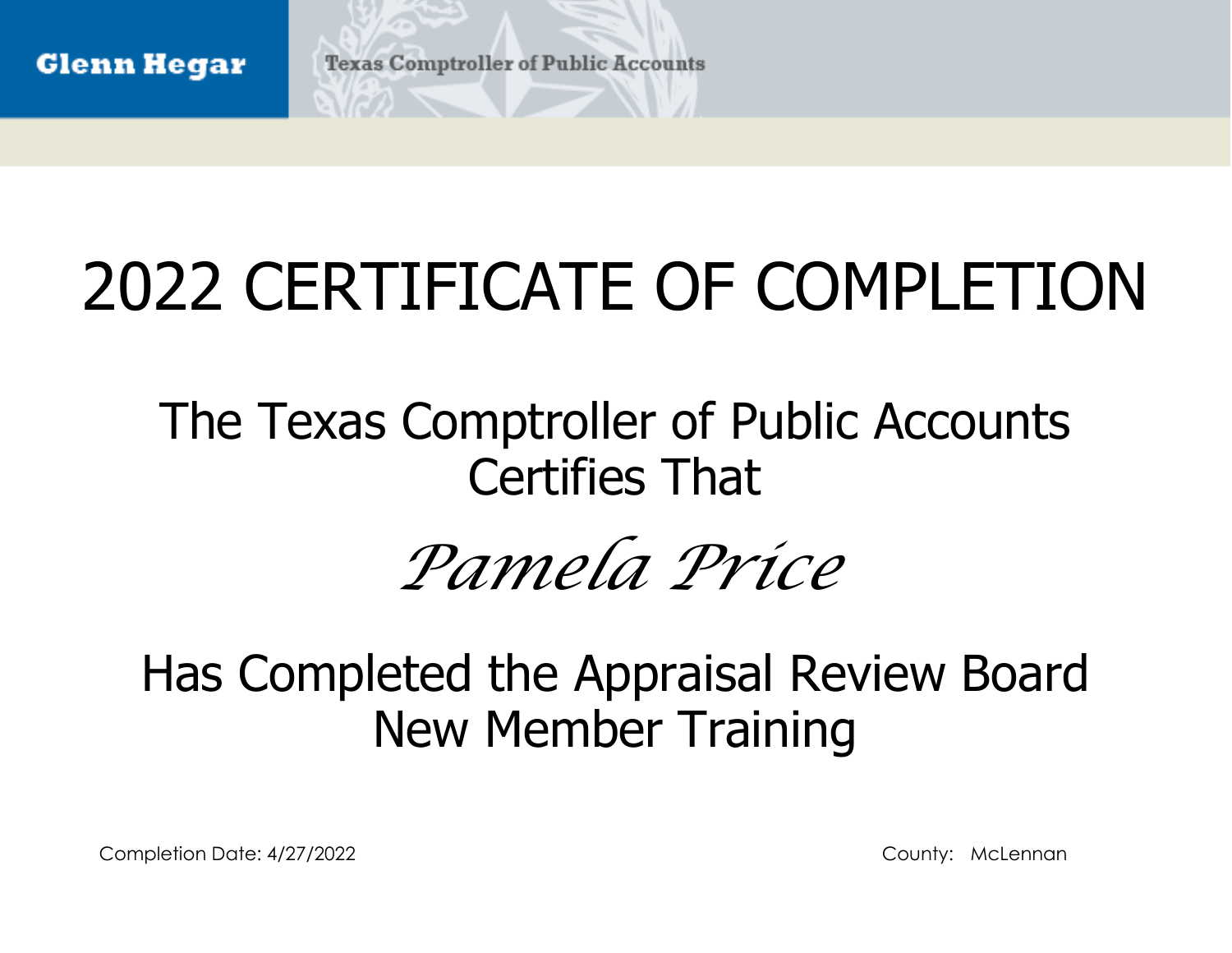## 2022 CERTIFICATE OF COMPLETION

The Texas Comptroller of Public Accounts Certifies That

# *Linda Pinquet*

#### Has Completed the Appraisal Review Board New Member Training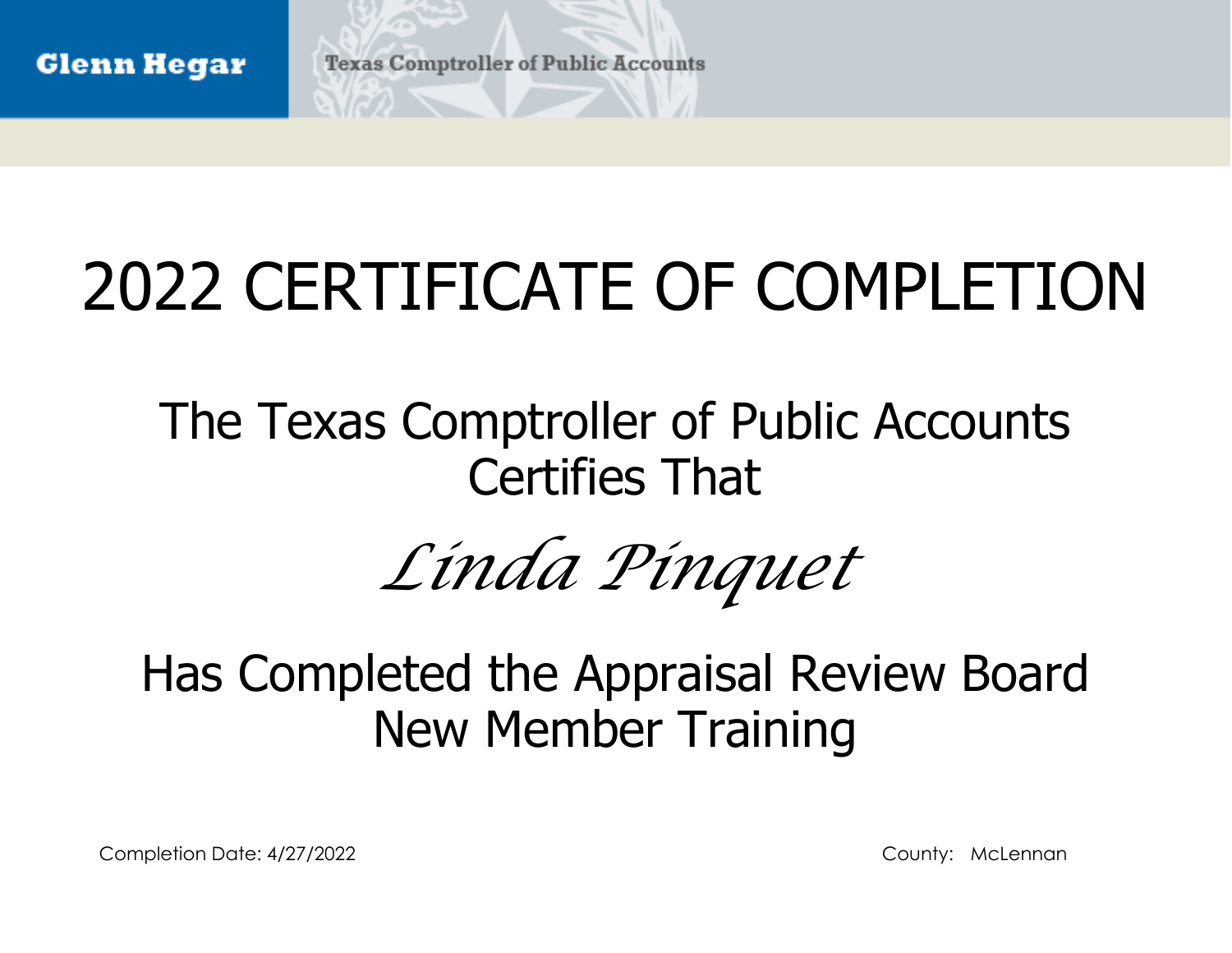## 2022 CERTIFICATE OF COMPLETION

The Texas Comptroller of Public Accounts Certifies That

*George Ahrens*

#### Has Completed the Appraisal Review Board New Member Training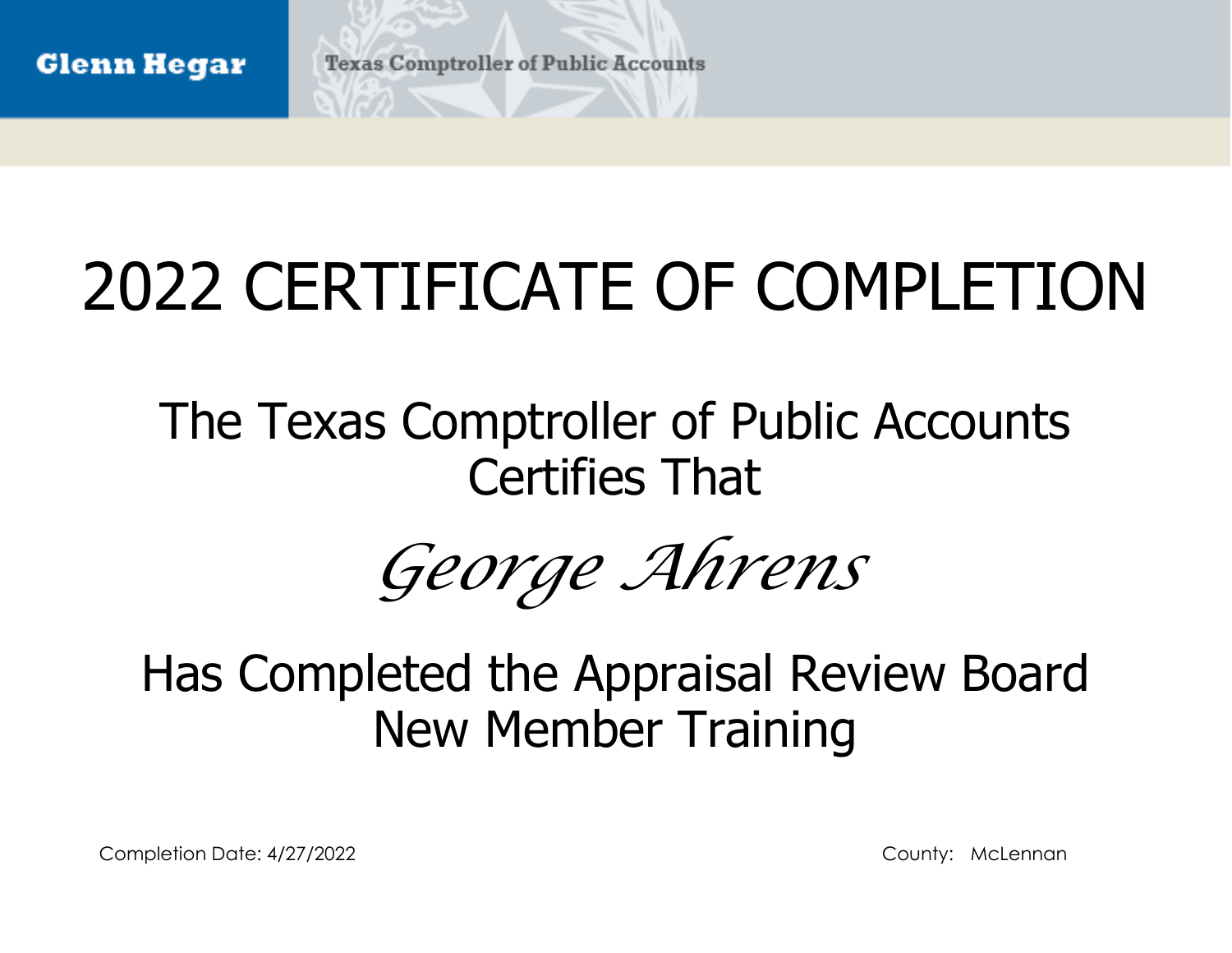## 2022 CERTIFICATE OF COMPLETION

The Texas Comptroller of Public Accounts Certifies That

*Penelope Bobier*

#### Has Completed the Appraisal Review Board New Member Training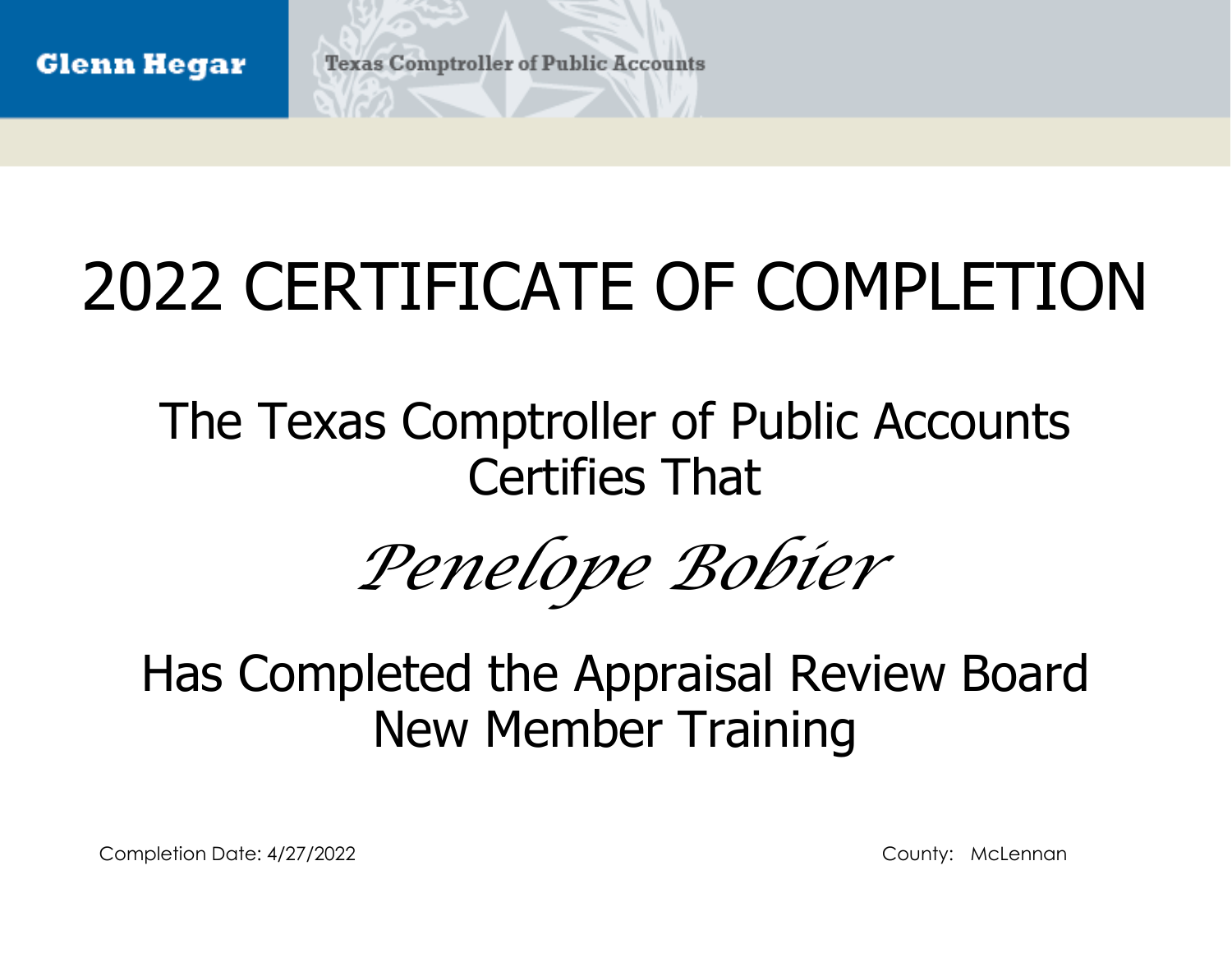## 2022 CERTIFICATE OF COMPLETION

The Texas Comptroller of Public Accounts Certifies That

### *William Brunson*

#### Has Completed the Appraisal Review Board New Member Training